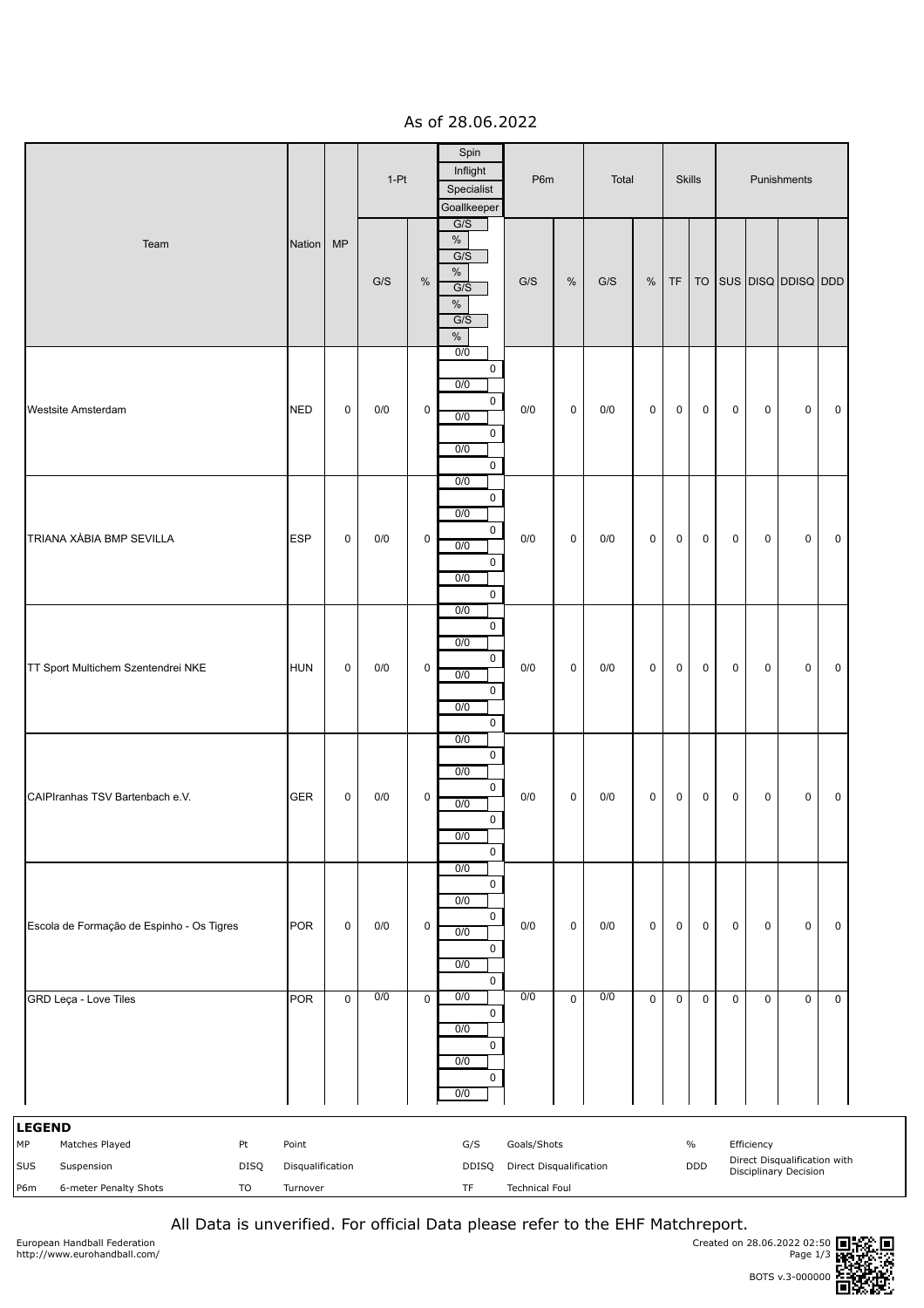|                                                                                                                |                                       |              |       |             | 0                                                                                       |                                                                 |           |       |             |              |                             |             |              |                                                              |             |
|----------------------------------------------------------------------------------------------------------------|---------------------------------------|--------------|-------|-------------|-----------------------------------------------------------------------------------------|-----------------------------------------------------------------|-----------|-------|-------------|--------------|-----------------------------|-------------|--------------|--------------------------------------------------------------|-------------|
| <b>Blue Team</b>                                                                                               | <b>ITA</b>                            | $\mathsf 0$  | 0/0   | $\mathsf 0$ | 0/0<br>$\mathsf{O}$<br>0/0<br>$\mathbf 0$<br>0/0<br>$\mathbf 0$<br>0/0<br>$\mathbf 0$   | 0/0                                                             | 0         | 0/0   | $\mathsf 0$ | $\mathsf 0$  | $\mathsf 0$                 | $\mathsf 0$ | $\mathsf 0$  | $\mathsf 0$                                                  | 0           |
| GEA A.M. Team Almeria                                                                                          | <b>ESP</b>                            | $\mathbf 0$  | 0/0   | $\mathbf 0$ | 0/0<br>0<br>0/0<br>0<br>0/0<br>$\mathbf 0$<br>0/0<br>$\mathsf{O}$                       | 0/0                                                             | 0         | 0/0   | 0           | $\mathsf{O}$ | $\mathbf 0$                 | $\mathsf 0$ | $\mathbf 0$  | 0                                                            | 0           |
| Team Blue Bee - The Danish Beachhandball Dream                                                                 | <b>DEN</b>                            | $\mathsf{O}$ | 0/0   | $\mathbf 0$ | 0/0<br>$\mathsf{O}$<br>0/0<br>$\mathsf{O}$<br>0/0<br>$\mathbf 0$<br>0/0<br>$\mathsf{O}$ | 0/0                                                             | 0         | 0/0   | 0           | $\mathbf 0$  | $\mathbf 0$                 | $\mathsf 0$ | $\mathbf 0$  | 0                                                            | $\mathbf 0$ |
| Strandépítok Girls Beach Handball Team                                                                         | <b>HUN</b>                            | $\mathsf{O}$ | $0/0$ | $\mathsf 0$ | 0/0<br>0<br>0/0<br>$\mathsf{O}$<br>0/0<br>$\mathbf 0$<br>0/0<br>$\mathsf{O}$            | 0/0                                                             | 0         | $0/0$ | 0           | $\mathbf 0$  | $\mathbf 0$                 | $\mathsf 0$ | $\mathbf 0$  | $\mathbf 0$                                                  | $\mathbf 0$ |
| <b>Handball Erice</b>                                                                                          | <b>ITA</b>                            | $\mathbf 0$  | 0/0   | 0           | 0/0<br>0<br>0/0<br>0<br>0/0<br>$\mathbf 0$<br>0/0<br>$\mathbf{0}$                       | 0/0                                                             | 0         | 0/0   | 0           | $\mathsf{O}$ | $\mathbf 0$                 | $\mathsf 0$ | $\mathsf{O}$ | $\mathbf 0$                                                  | 0           |
| ANDIMODA Beach & Handball Team Messina-Blue<br>Team                                                            | <b>ITA</b>                            | $\mathsf 0$  | 0/0   | $\pmb{0}$   | 0/0<br>$\mathbf 0$<br>0/0<br>0<br>0/0<br>0<br>0/0<br>0                                  | 0/0                                                             | $\pmb{0}$ | 0/0   | 0           | $\mathsf 0$  | $\mathsf 0$                 | $\pmb{0}$   | $\pmb{0}$    | 0                                                            | $\pmb{0}$   |
| <b>KRAS Volendam</b>                                                                                           | <b>NED</b>                            | $\pmb{0}$    | 0/0   | $\pmb{0}$   | 0/0<br>$\pmb{0}$<br>0/0<br>$\mathbf 0$<br>0/0<br>$\mathbf 0$<br>0/0<br>0                | 0/0                                                             | 0         | 0/0   | 0           | $\mathsf 0$  | $\pmb{0}$                   | $\pmb{0}$   | $\pmb{0}$    | 0                                                            | $\pmb{0}$   |
| <b>Total</b>                                                                                                   |                                       | $\bf{0}$     | 0/0   | $\mathbf 0$ | 0/0<br>0<br>0/0<br>0                                                                    | 0/0                                                             | $\pmb{0}$ | 0/0   | 0           | $\mathbf 0$  | $\pmb{0}$                   | $\bf{0}$    | $\pmb{0}$    | 0                                                            | $\mathbf 0$ |
| <b>LEGEND</b><br>МP<br>Pt<br>Matches Played<br>DISQ<br>SUS<br>Suspension<br>6-meter Penalty Shots<br>TO<br>P6m | Point<br>Disqualification<br>Turnover |              |       |             | G/S<br>DDISQ<br>TF                                                                      | Goals/Shots<br>Direct Disqualification<br><b>Technical Foul</b> |           |       |             |              | $\frac{0}{0}$<br><b>DDD</b> |             | Efficiency   | Direct Disqualification with<br><b>Disciplinary Decision</b> |             |

All Data is unverified. For official Data please refer to the EHF Matchreport.

European Handball Federation http://www.eurohandball.com/